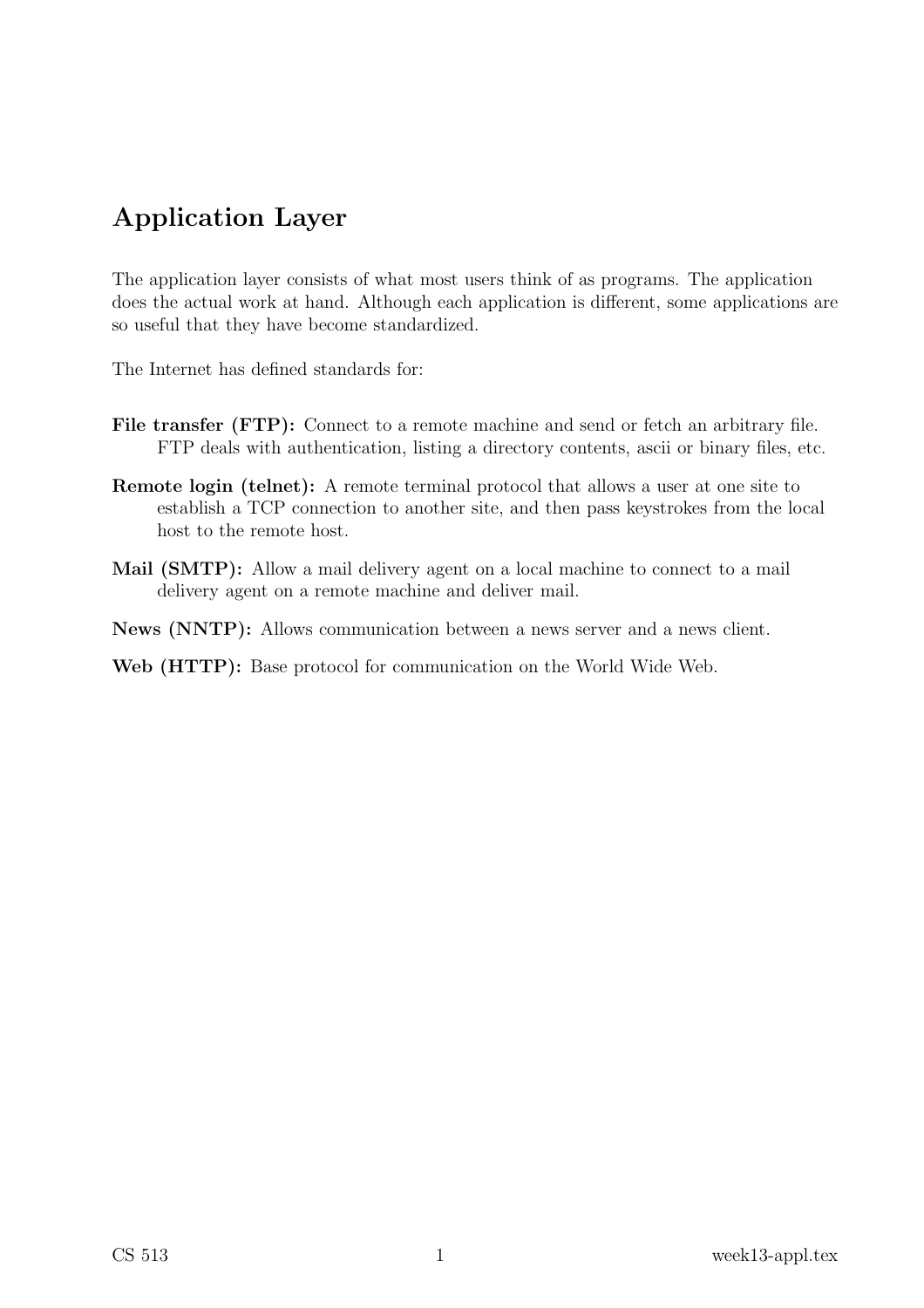## Electronic Mail

Electronic mail is a popular network service. There are two parts to electronic mail systems:

User agent: The user interface to the mail system. The user agent accesses messages stored in a system mailbox, provides ways to view, edit, and reply to messages, etc. The user agent can be as simple as having the user use a text editor to create a file that the user agent hands to the message transfer agent.

Sample agents in Unix: /bin/Mail, mh, elm, and the emacs rmail package.

Message transfer agent (MTA): Software that transports messages created by a user to destination mailboxes, possibly on remote machines.

The MTA's job is more complex than other applications:

- 1. It must handle temporary failures; if a destination machine is temporarily unavailable, it must spool the message on the local machine for later delivery. Thus, the User Agent typically just deposits messages into a spool area.
- 2. It must distinguish between local and remote recipients.
- 3. It may have to deliver copies of a message to several machines.
- 4. It may allow mixing text, voice, and video in a message as well as appending documents and files to a message.

Mail addresses consist of:

- mailbox names: The name of a specific mailbox. Usually, a mailbox is associated with one login id.
- symbolic names: The name of a service rather than a specific user. For instance, "postmaster" is universally recognized as an address for mail problems. Symbolic names are aliases for specific mailbox(s).

group names (mail exploders): An alias for a set of recipients.

How does an MTA know what to do with mail? It consults an internal database that specifies how the mail address should be interpreted.

The Internet includes a standard for mail delivery called the Simple Mail Transfer Protocol (SMTP). The protocol itself is surprisingly simple; because it uses TCP, much of the hard work is handled by lower-level protocols.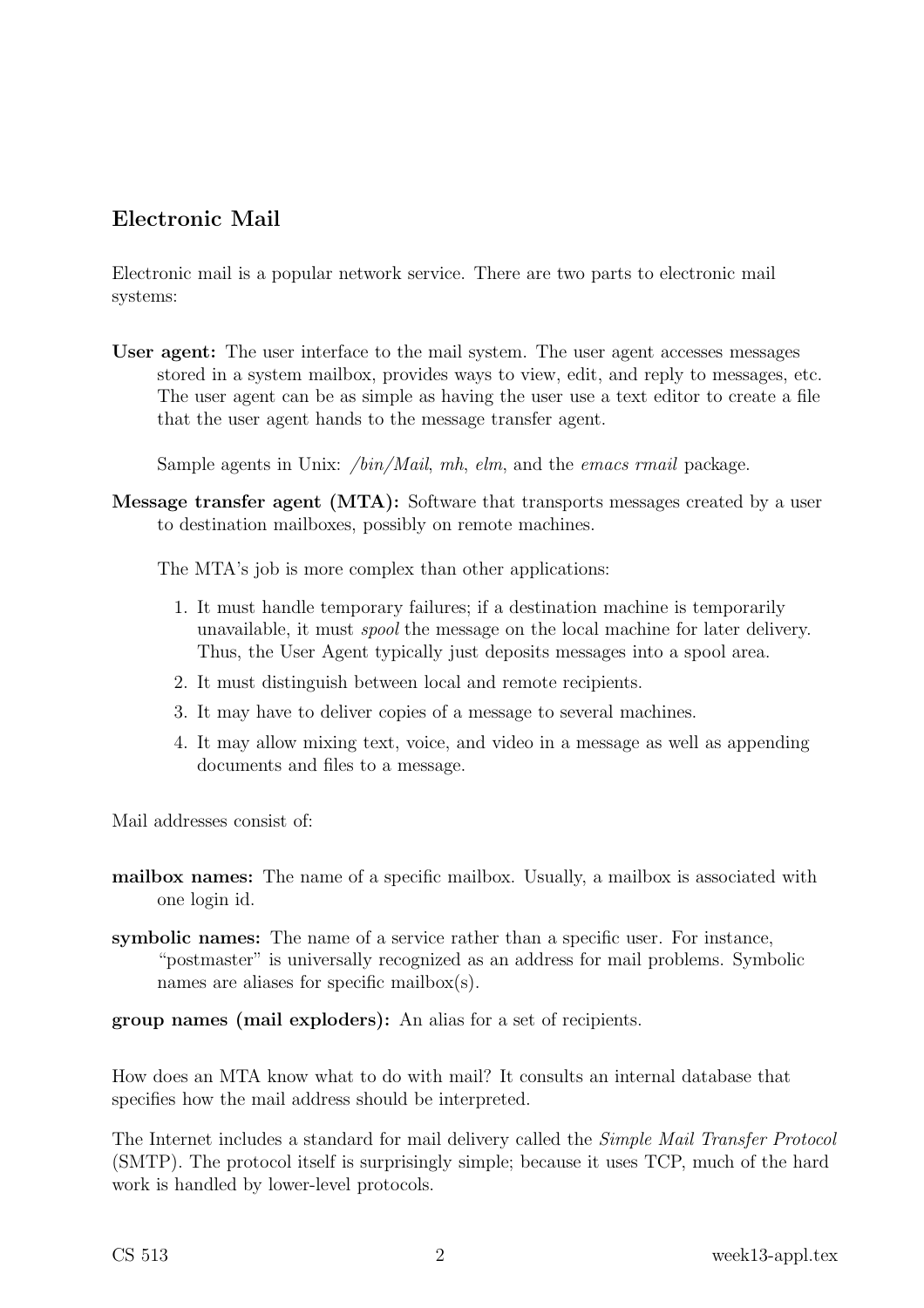To deliver mail, the MTA opens a TCP connection to a destination site, and sends it the message. The remote MTA deposits the message in its spool area, and returns an acknowledgment ONLY after it has saved the message in stable storage. The sender removes its copy ONLY after it has received the acknowledgment.

If the destination is unavailable, the MTA tries again later. If a message cannot be delivered in (say) 3 days, an error is returned to the user.

Internet mail has an important advantage over other mail systems (e.g., *uucp* or *bitnet*): Because it is an end-to-end delivery system, it is inherently more reliable than other systems.

In contrast, systems utilizing *message switching* can only guarantee that a message gets to an intermediate destination. In uucp, one specifies a list of machines (e.g., "mcvax!enidbo!cxr"). The local MTA delivers the message to machine *mcvax* and deletes it from the local spool area.

Unfortunately, we now no longer have a copy of the message, and it has not yet reached the destination machine enidbo. In short, anything can happen:

- Machine *mcvax* might crash and lose the message (without reporting an error).
- The message could be delayed hours or days.
- Worst of all, neither sender nor recipient can find out what the status of the message is.

Within the Internet, all mail addresses have the same form: *local-part@domain-name*. Is domain-name a machine name? No. Rather than referring to a machine name, domain-name refers to an MX record in the DNS. *Local-part* refers to anything to the left of the "@" and can be the name of a user, the name of a mailing list, etc. Internet addresses only specify the syntax of addresses, not their semantics. For example:

cew@cs.wpi.edu: Specifies a domain name of cs.wpi.edu and local-part cew.

- cew%cs.wpi.edu@cs.purdue.edu: Specifies a domain name of cs.purdue.edu, and a local part of cew %cs.wpi.edu. The MTA would deliver the mail to purdue, which would process the mail based on the local-part.
- mcvax!enidbo!cxr@uunet.UU.NET: The MTA delivers the message to uunet.UU.NET, uunet then inspects the local part. Uunet.UU.NET uses the convention that "!" characters in the local part refer to uucp path names. Note that this is a convention only — many sites do not interpret "!" in this way, and there is no requirement that they do so.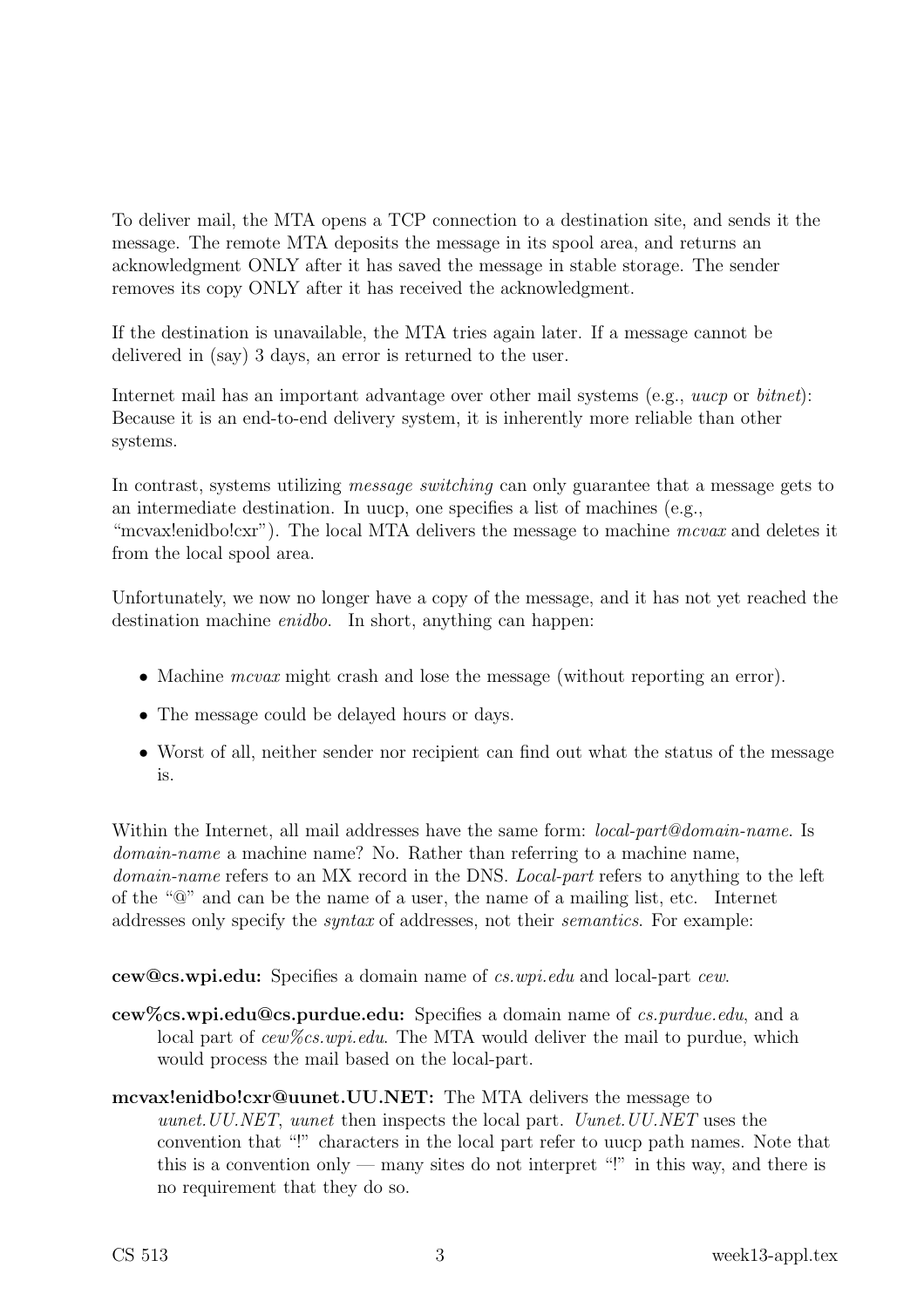The mail to a bitnet site demonstrates the need for *mail gateways*, gateways that accept mail messages from one network type (e.g. Internet) and send them across another (e.g. bitnet). Mail gateways:

- 1. Are used when the sender and recipient cannot communicate directly using common transport protocols.
- 2. Hide the details of multiple incompatible networks from users.
- 3. Increase the complexity of an MTA, which now has to be able to translate selected addresses into other forms. An MTA may need to translate an internet address into a Bitnet address, for instance.

SMTP deals with transferring mail from one MTA to another. It only concerns itself with transferring mail from one machine to another. Surprisingly, the SMTP protocol is quite simple. It uses the query response model, and only a few message types are defined. The hard work is handled by TCP.

SMTP commands consist of human-readable ascii strings.

Responses begin with a 3-digit number (used by the SMTP program), followed by a string (used as comments for users), and a terminating newline character. Each command has a corresponding response:

HELO: Initiate a mail transaction, identifying the sender to the recipient.

Typical response: "250 OK".

MAIL FROM: <reverse-path>: Tells the remote SMTP that a new mail transaction is beginning. A single TCP connection can be used to serially process a set of message exchanges between a pair of hosts.

Reverse-path specifies where errors should be sent to, allowing error messages to be forwarded to a system administrator rather than the sender. This feature is especially useful in large mailing lists, where errors about undeliverable mail should go to the list maintainer rather than a sender.

Typical response: "250 OK".

RCPT TO: < forward-path >: Forward-path specifies a single recipient of the message. Forward-path is the "local part" of a mail address, and can be a user, mail list, etc. The sending SMTP sends a  $RCPT$  command for each intended recipient.

Typical responses: "250 OK", "251 User not local; will forward to <forward-path>", or "550 No such user".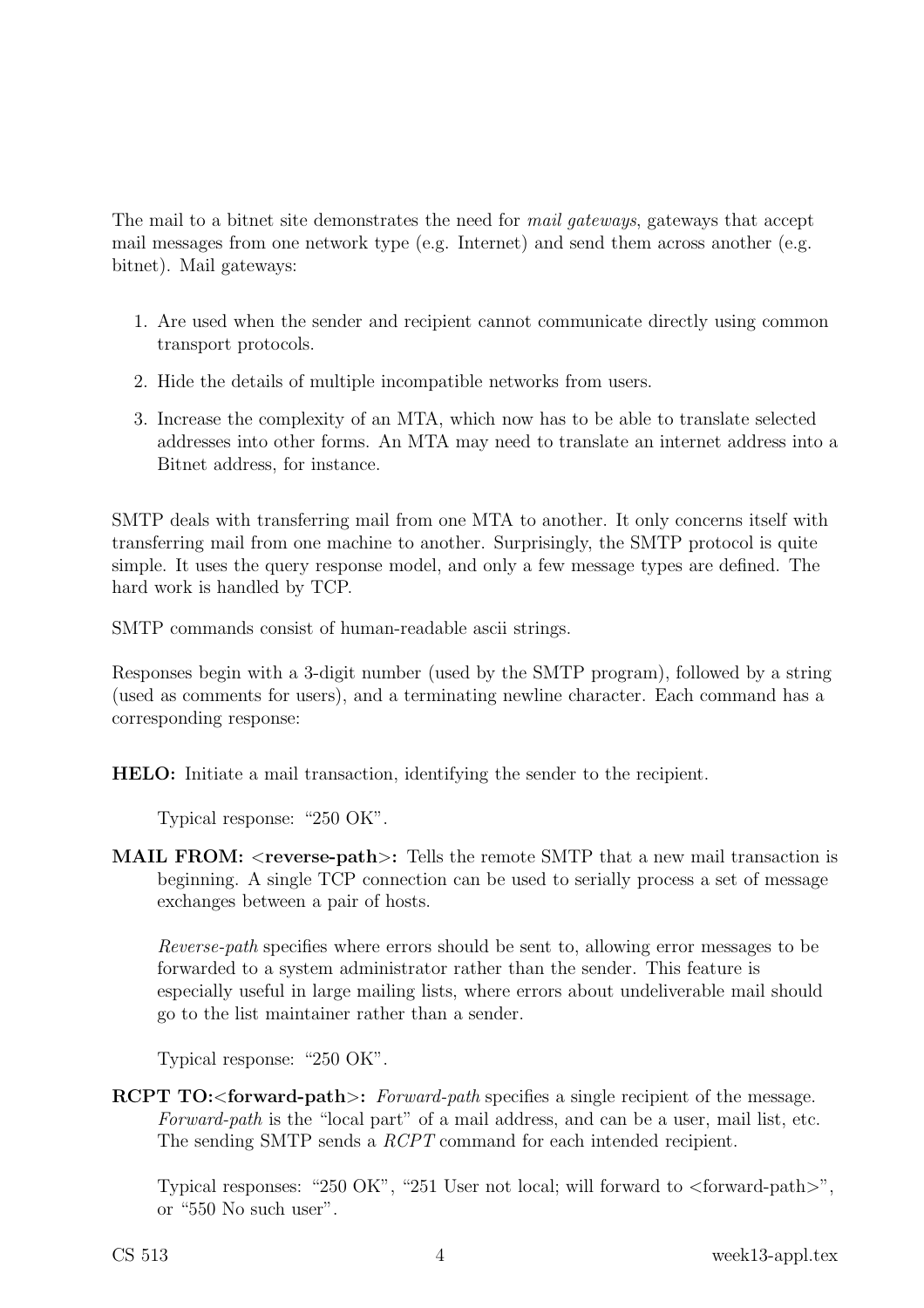DATA: If accepted, the sender transfers the actual message. End-of-message is indicated by sending a "." on a line by itself.

Typical response: "250 OK". When can sender delete message from its queue? The sender does not delete its copy of the message until after receiving the 250 reply.

QUIT: Terminate the connection.

The following example shows mail sent by *walnut* through *owl* to *cs.purdue.edu.* 

220-owl.WPI.EDU Sendmail 8.6.12 ready at Wed, 24 Apr 1996 11:10:06 -0400 220 ESMTP spoken here >>> EHLO walnut.WPI.EDU 250-owl.WPI.EDU Hello walnut.WPI.EDU [130.215.8.94], pleased to meet you 250-EXPN 250-SIZE 250 HELP >>> MAIL From:<cew@walnut.WPI.EDU> SIZE=91 250 <cew@walnut.WPI.EDU>... Sender ok >>> RCPT To:<cew@cs.purdue.edu> 250 <cew@cs.purdue.edu>... Recipient ok >>> DATA 354 Enter mail, end with "." on a line by itself  $\gg$  . 250 LAA27806 Message accepted for delivery cew@cs.purdue.edu... Sent (LAA27806 Message accepted for delivery) Closing connection to owl.wpi.edu. >>> QUIT 221 owl.WPI.EDU closing connection

Miscellaneous SMTP commands:

TURN: Turn the line around. When the client has finished sending mail, the TURN command switches the sender and receiver, allowing the receiver to start sending messages without having to terminate and reestablish a connection.

EXPN: expand a mailbox name into its aliases.

Note: Is mail authenticated? No. It is trivial to fool SMTP into accepting forged messages. SMTP makes no attempt to authenticate a sender.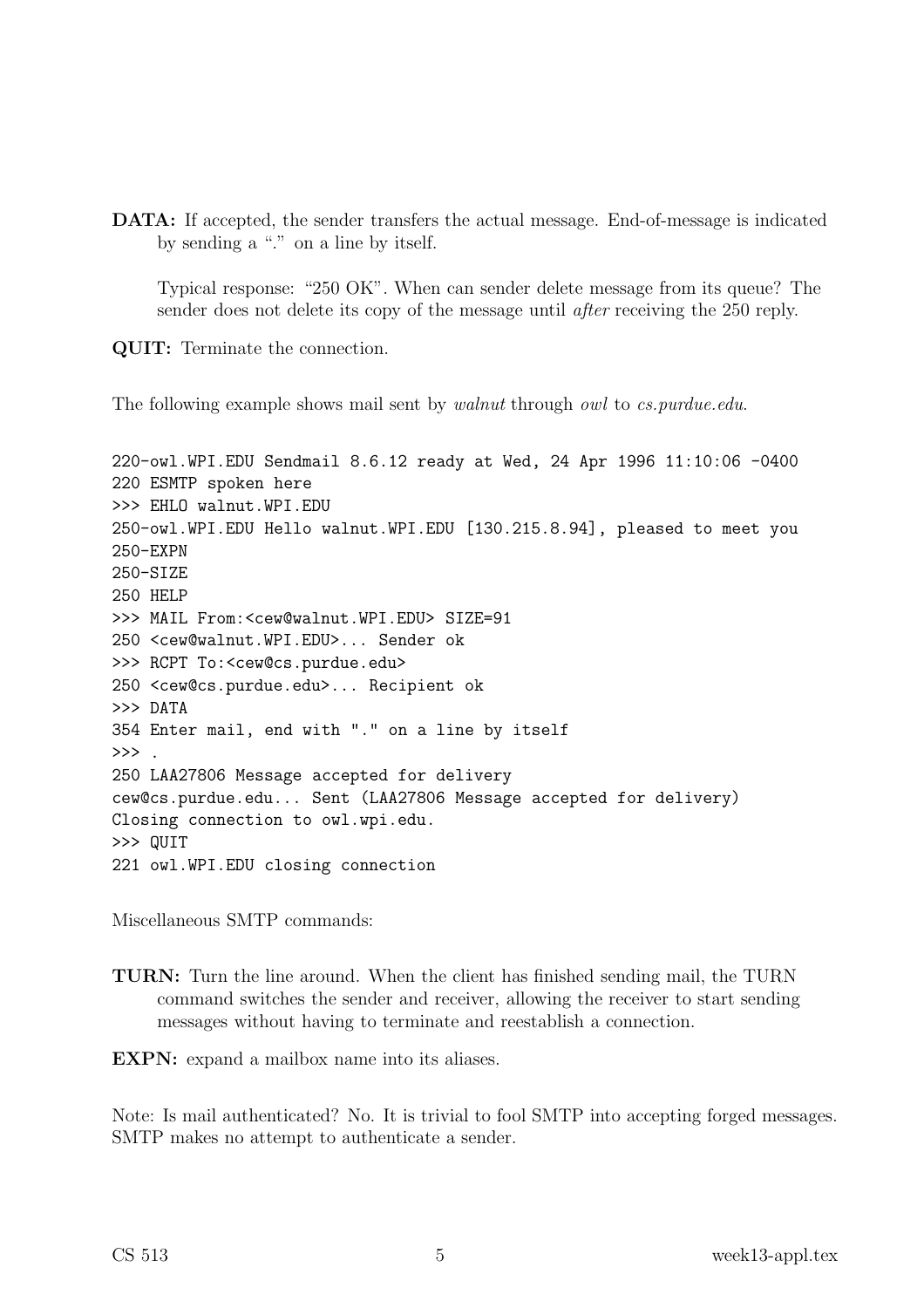# Remote Login

A remote login facility allows a user to establish a login session to a remote machine and then execute commands. Implementing a remote login facility is not as trivial as might seem:

- Some operating systems were built before networks existed and assume that login sessions can come only from terminal lines.
- Some systems allow special keys (e.g., CTRL-C) to abort the current process. In some systems it may be impossible to send the CTRL-C to the remote server.

On the other hand, sending a CTRL-C to a remote server may prevent a user from aborting the local end of the session.

• A remote login facility should provide interoperability between *heterogeneous* machines. Should a program output CR-NL or just a NL? Individual machines have differing interpretations for how to specify functions to perform such logical functions as indicating end of record/line.

Telnet is an Internet standard remote login protocol that connects a local terminal with a remote login session. It copies keystrokes to the remote machine and copies output from the remote machine to the local terminal. Telnet provides three services:

- 1. Telnet defines a Network Virtual Terminal (NVT) standard that describes a standard terminal. Client programs interact with the NVT, and the server translates NVT operations into ones specific to the actual hardware/operating system.
- 2. Telnet allows the two ends of the connection to negotiate options with one another. Option negotiation allows both ends to agree on a common level of service.
- 3. Telnet treats both ends of a connection symmetrically allowing both ends to be programs.

To handle heterogeneity, telnet defines how data and command sequences are represented. The client translates keystrokes into NVT format and sends them the server. The server translates NVT operations into the appropriate local representation.

All telnet operations are sent as 8-bit bytes:

- Bytes with a first bit of zero are treated as normal 7-bit ascii character data.
- Printable ascii characters have standard meanings, and the meaning of control characters is specified to eliminate ambiguities.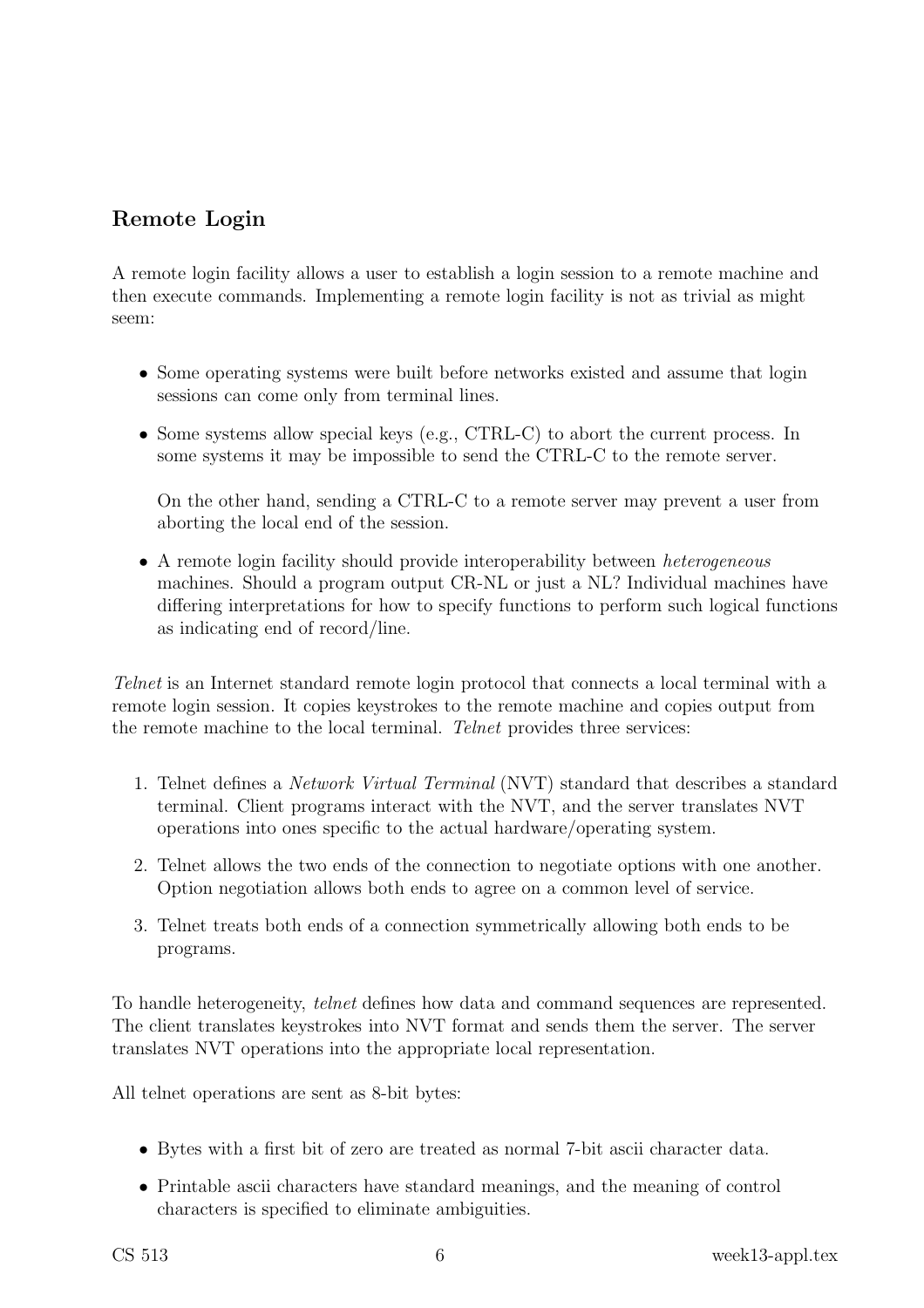- Bytes with the high order bit set are used for command sequences.
- The two-character sequence CR-LF delimits records.

Telnet defines the following commands:

Interrupt process (IP): Terminate the running program.

Abort output (AO): Discard any buffered output.

Are you there  $(AYT)$ : Allows client to send and out-of-band query to verify the remote end is still there.

Erase character (EC): Erase the previous character.

Erase line (EL): Delete the entire current line.

Synchronize: Clear data path to remote party.

Break: Equivalent of the BREAK or ATTENTION key.

To send a command, telnet sends the escape sequence Interpret As Command (IAC) followed by the 1-byte command. The IAC has a value of 0xff (and must be escaped when it appears in the data).

Sending control functions is not always enough to guarantee the desired results. Consider the following scenario:

- If the remote program is in a loop, it may never read input or generate output.
- If the client continues sending output, the server's receive buffer will fill, and the server will eventual advertise a TCP flow-control window of size 0. Further data sent to the server will remain in buffered at the sender.
- What if the client now sends an "interrupt process" command? It will never be delivered because the client is no longer allowed to send new data. The command stays in the sender's buffer.

Telnet solves this problem by using the TCP *urgent pointer* mechanism to send an out-of-band signal. When it sends the interrupt process command, it directs TCP to set the urgent pointer to the IAC command. TCP then sends a segment (that doesn't necessarily have data in it) with the urgent pointer set. The remote TCP then alerts the remote telnet of the urgent data, which proceeds to process it.

Note: The TCP urgent mechanism specification requires that the operating system provide a mechanism for asynchronously notifying a process of the presence of urgent data; Unix uses the SIGURG signal.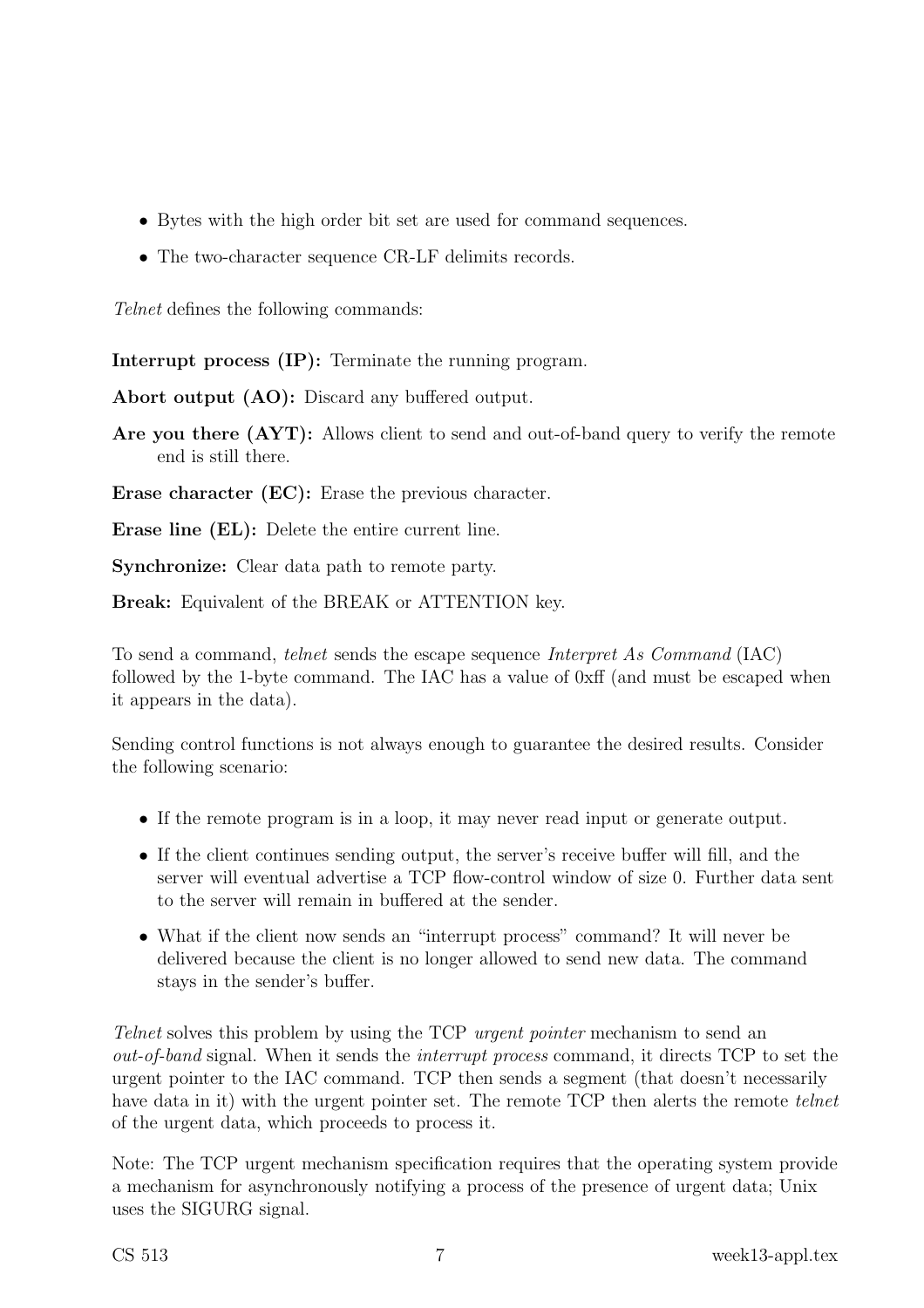Telnet allows either end of a connection to negotiate the use of options. Option processing is interesting because either end can request the use of an option. To request an option, side A sends a "Will X" option request. The remote side responds with "Do X" or "Don't X", indicating that it will or will not participate in the requested option. If an option is accepted, it become effective immediately after the "DO X" in the data stream.

Actual option negotiation takes place in two steps. At the top level, two telnet processes negotiate as to whether they are willing to negotiate an option. If the answer is yes, further option-specific subnegotiation takes place to exchange the actual option information.

#### Example options:

- 1. Use an 8-bit instead of 7-bit data path. This allows the transmission of non-ascii data.
- 2. Full duplex vs. half duplex operation.
- 3. Local editing. That is, have the local telnet perform echoing, erase, etc., and only send complete lines. This can save a tremendous amount of bandwidth.

Another option allows the remote side to specify what characters indicate "end of command".

- 4. Specify mappings of characters to interrupt functions. For example, map ctrl-C into the abort command.
- 5. Determine the size (rows and columns) of the terminal.

Note: Telnet servers using newer options coexist with older servers; they negotiate the use of new options with newer servers, while older server respond "Won't X" for any option X they do not understand.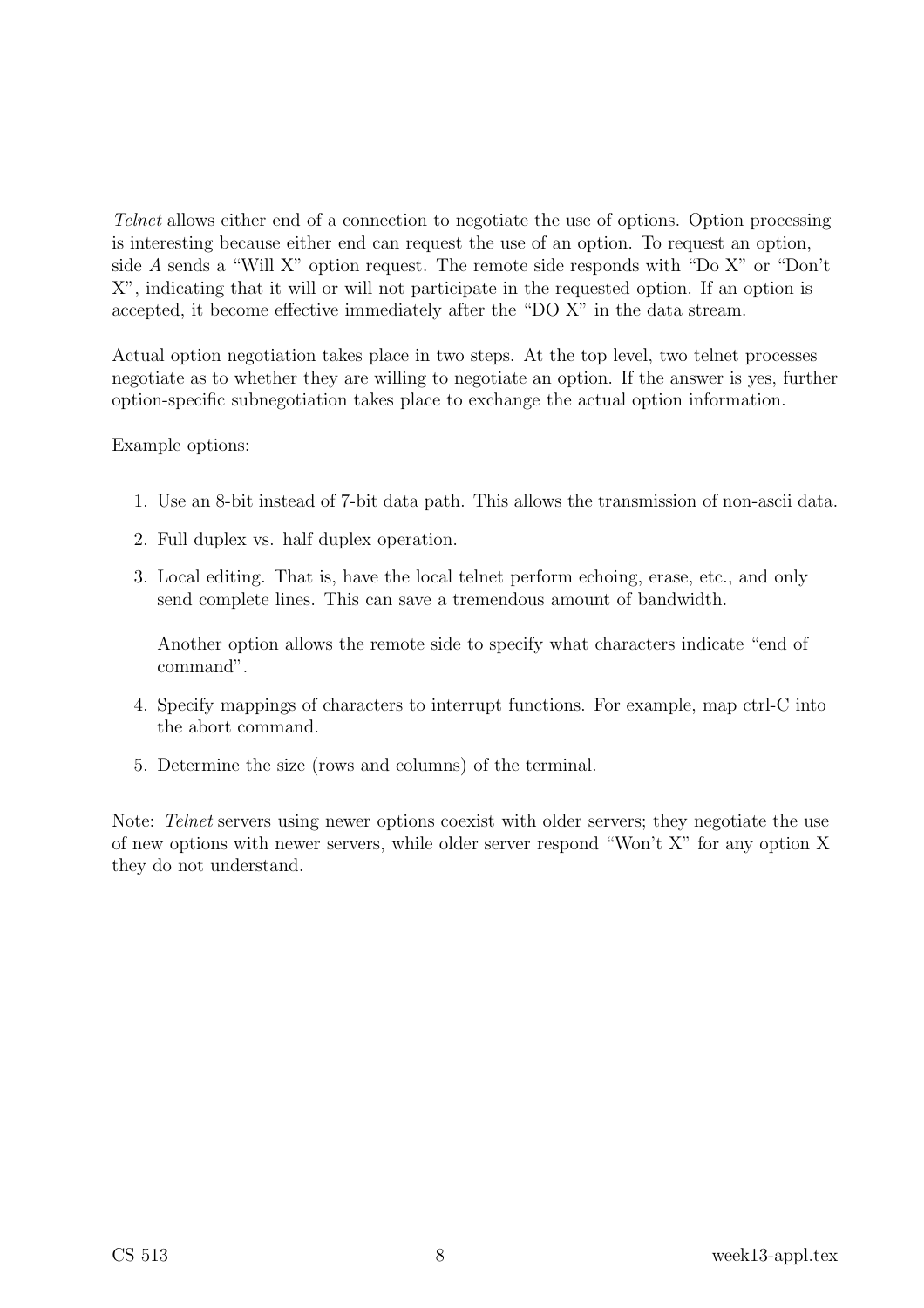# Berkeley Rsh commands

Berkeley Unix includes a set of network applications that support the idea of a set of trusted hosts. System administrators define a set of machines that can be trusted, allowing users within the set of machines to dispense with explicit authentication (e.g., typing passwords).

In the CS Department, for instance, all Sun machines belong to one set, allowing users to rlogin from one workstation to another without providing passwords.

Unix includes several *rsh* ("r-shell") programs:

rlogin: Similar to telnet, but tailored to the Unix environment. For instance:

- 1. It doesn't require use of password when logging into another machine in the set of trusted hosts.
- 2. Users can augment the default set of trusted hosts by adding (machine name, user id) pairs to the file *rhosts*. For example, the *rhosts* file for the cs513 account on wpi could contain the entry: "sequoia.wpi.edu cew".
- 3. It exports the terminal type (e.g., the TERM variable) to the remote machine. (Note: telnet only recently added the option necessary to achieve this.)
- 4. Handles CTRL-S and CTRL-Q locally, so that output is stopped immediately. Recall that with *telnet*, CTRL-S is not processed by the local client at all; it is sent to the remote telnet, introducing a significant delay between entering CTRL-S and having the output stop.

Many of the weaknesses in *telnet* relative to *rlogin* have been fixed in the past several years.

- rsh: Execute a remote command. For example, "rsh eve ls" executes the "ls" command on eve.
- rcp: Copy a file from one machine to another. Analogous to  $cp$ , but filenames can be prepended with "machine:" to specify files on remote machines. One advantage that  $rcp$  has over FTP is that since  $rcp$  assumes both machine run Unix, it can set the permissions of the copied file properly. FTP is unable to do that because permissions generally have differing interpretations on different vendor's machines.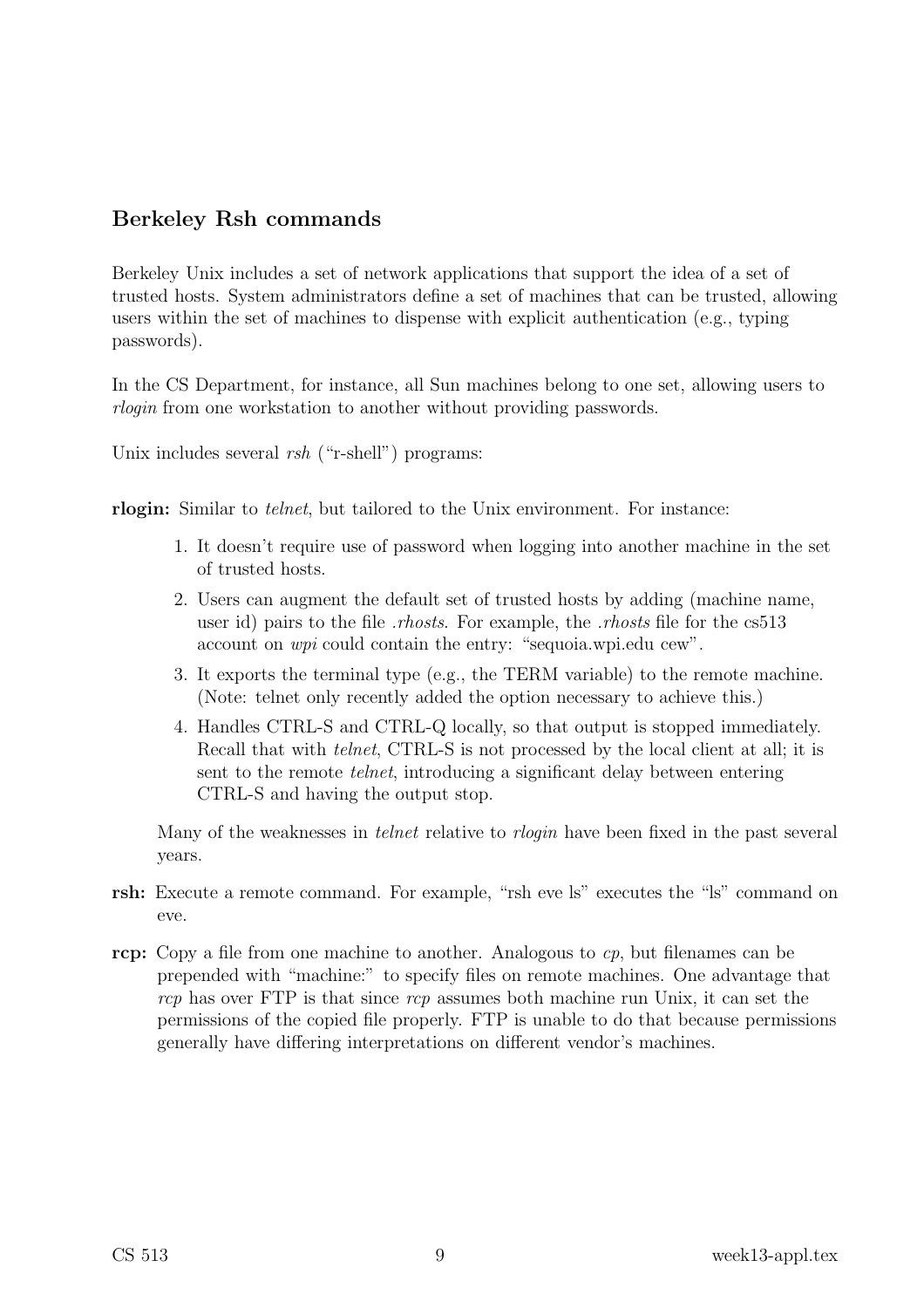# Secure Shell commands

New set of commands: slogin, ssh, scp to support secure r-shell programs.

Security methods;

- .rhosts/.shosts file—considered insecure and often not allowed by remote server.
- Client hosts maintains a key for each host and supplies it when logging on to the remote host. Remote host verifies it has correct key from the client host. Closes security holes due to IP spoofing, DNS spoofing and routing spoofing. The "\$HOME/.ssh/known\_hosts" file can be insecure.
- Use RSA encryption. On server machine maintain \$HOME/.ssh/authorized\_keys, which lists public keys for machines in which remote login is permitted. On login, server sends random number encrypted with user's public key. User maintains private key in .ssh/identity.pub, which is used to decrypt. Client can obtain public/private key pair using ssh-keygen. After setting up public and private keys, the user can remote login without a password.
- Use TIS authentication server.
- Use encrypted password entered by the user.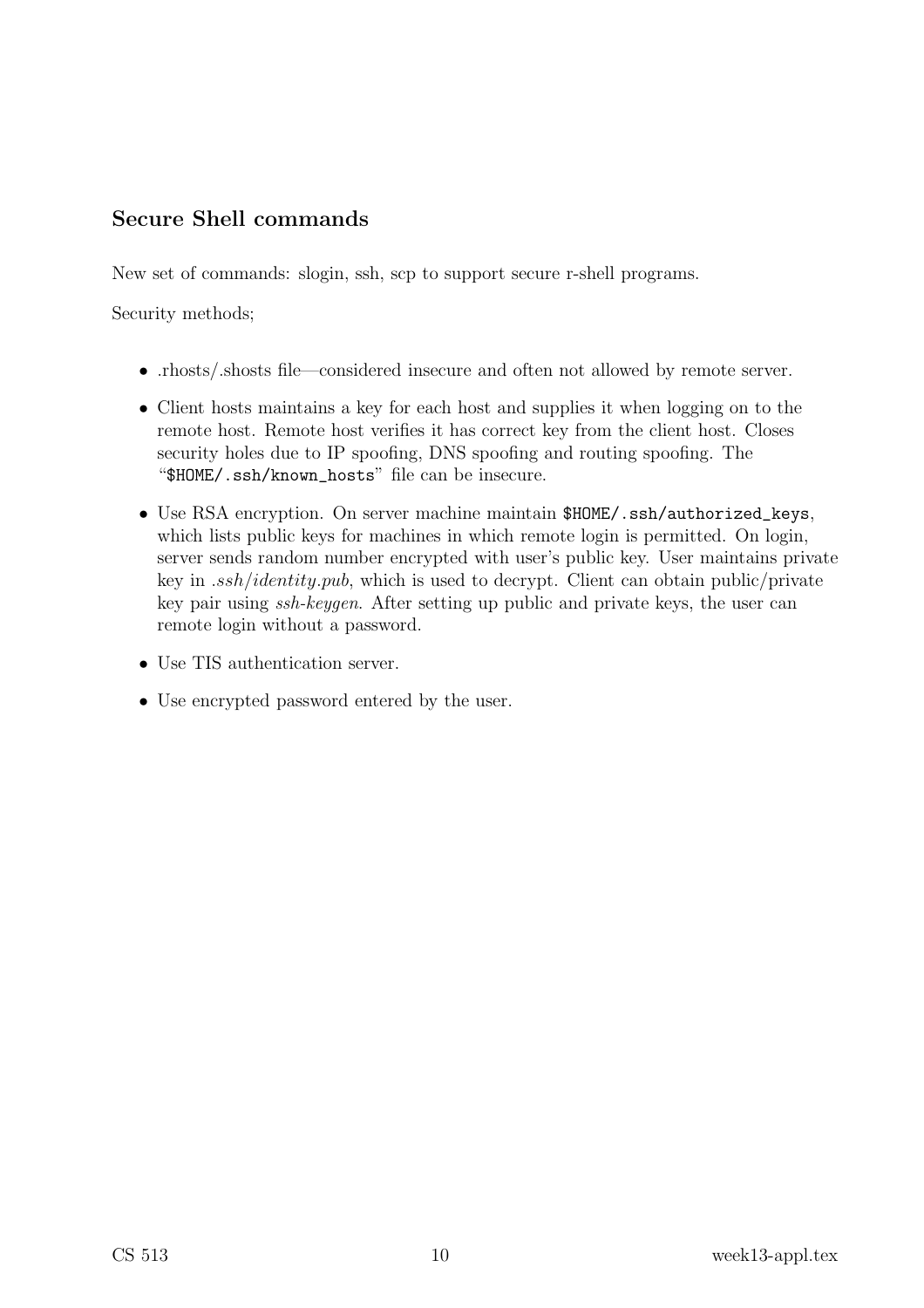#### Remote File Access

There are two basic approaches to remote file access:

On-line access: Multiple programs running on different machines concurrently access a single file located on a file server. When accessing a file, an application operates on pieces of the file rather than the entire file. In addition, the server (and its associated protocols) may be able to guarantee each client sees the same version of a file.

This approach is typified by Sun's Network File System (NFS).

Whole file copying: An application fetches a copy of the entire file from a remote server, and then operates on the local copy.

If the operating system provides access to remote files exactly like it provides access to local files, we say that the remote files are integrated with local files and that the file system provides transparent access. The advantages of transparent on-line access should be obvious:

- 1. Users use the same programs to access local and remote files.
- 2. Files needed by many machines can be shared, reducing the amount of disk space needed. For example, binaries to popular programs such as emacs.
- 3. Users can access their files, regardless of which particular machine they log into.

However, there also disadvantages:

- 1. If an application uses both local and remote files, an application may not work, even if the local machine is running. That is, we still have a central point of failure.
- 2. Performance degrades when the network or remote server becomes overloaded.

The alternative to transparent access is to provide application programs to copy files between local and remote machines. The Internet defines one such application, File Transfer Protocol (FTP). FTP provides:

- Interactive access: Users interact with a remote server, issuing commands such as "ls", "chdir", "put", "get", etc.
- Format: The User specifies the type of file being transferred, allowing the transfer of ASCII or EBCDIC text files, binary data, etc.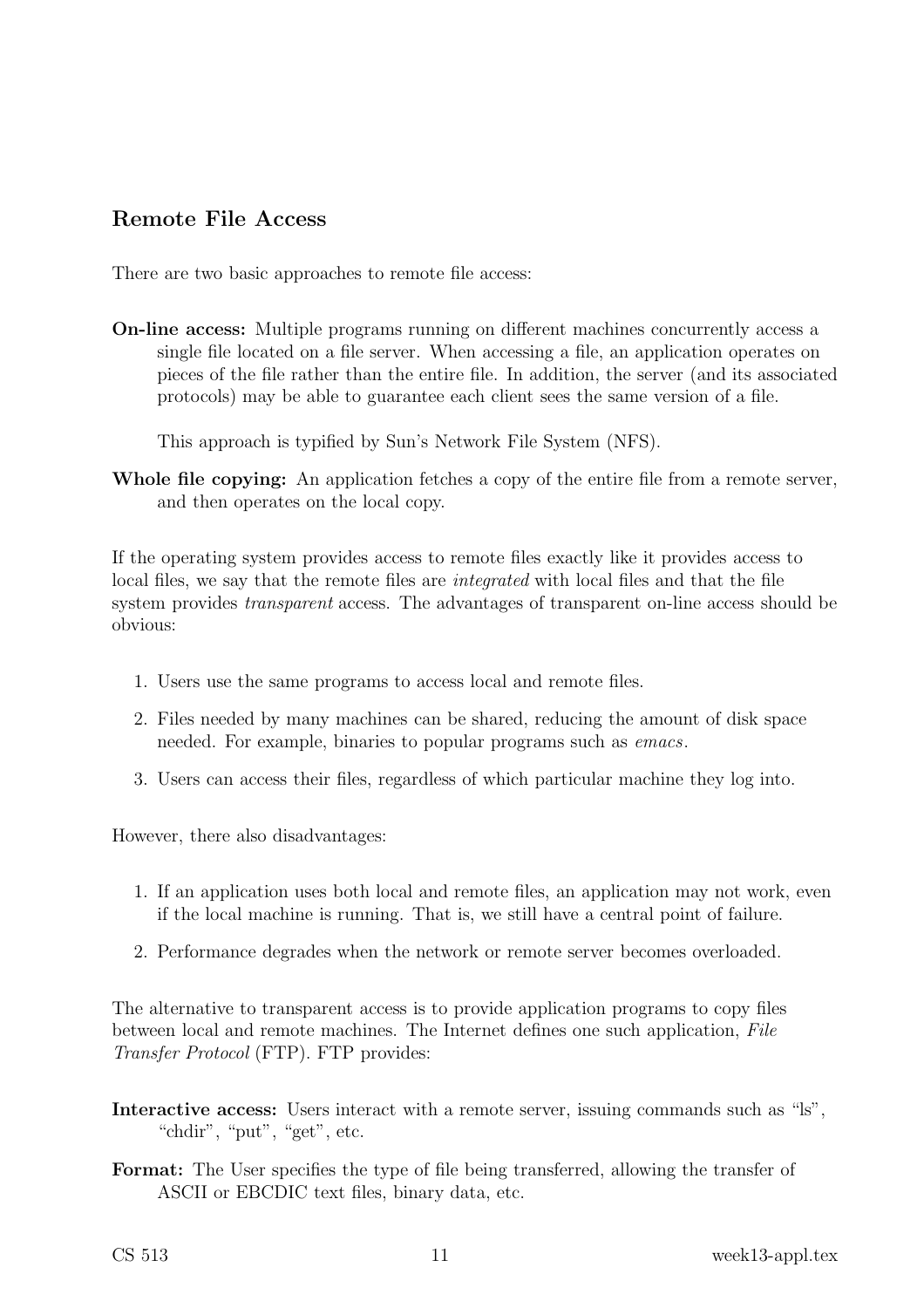Authentication: User must present account and password before being given access to the remote system.

Unlike other applications, FTP uses two TCP connections to do its work:

Control connection: The first connection is used by an interactive front end for command processing.

Moreover, rather than defining a new protocol, FTP uses a restricted form of *telnet* (e.g., no option negotiation) for the control connection.

Transfer connection: A second connection is used for the actual transfer of data (e.g., files, output from "ls" command, etc.).

One interesting aspect of FTP is its selection of TCP port numbers for the data connection. For the control connection, a client picks any unused local port number and connects to the well-known FTP port on the remote system. The server accepts control connection requests from any machine.

For the transfer connection, however, the server should only accept a connection from the user at the other end of the control connection. Thus, the remote FTP client picks a local port number and sends it to the server via the control connection. The server than accepts a connection request, but specifies that the remote address must match that received over the control port.

Typically, a user connecting to an FTP server must specify an account and password. Often, it is convenient to set up a special account in which no password is needed. Such systems provide a service called anonymous FTP:

- 1. When asked for an account and password, the user uses an id of "anonymous" and password "guest". (Or any password for that matter. The user's Internet mailing address is the preferred password.)
- 2. The account generally has restricted privileges; in Unix systems, for instance, anonymous FTP users can only access files within the restricted directory of the FTP account.
- 3. Anonymous ftp is a convention and must be setup by a system administrator.

The following shows a sample FTP session used to fetch X software from MIT:

< sequoia >ftp ftp.cs.usask.ca Trying 128.233.130.57...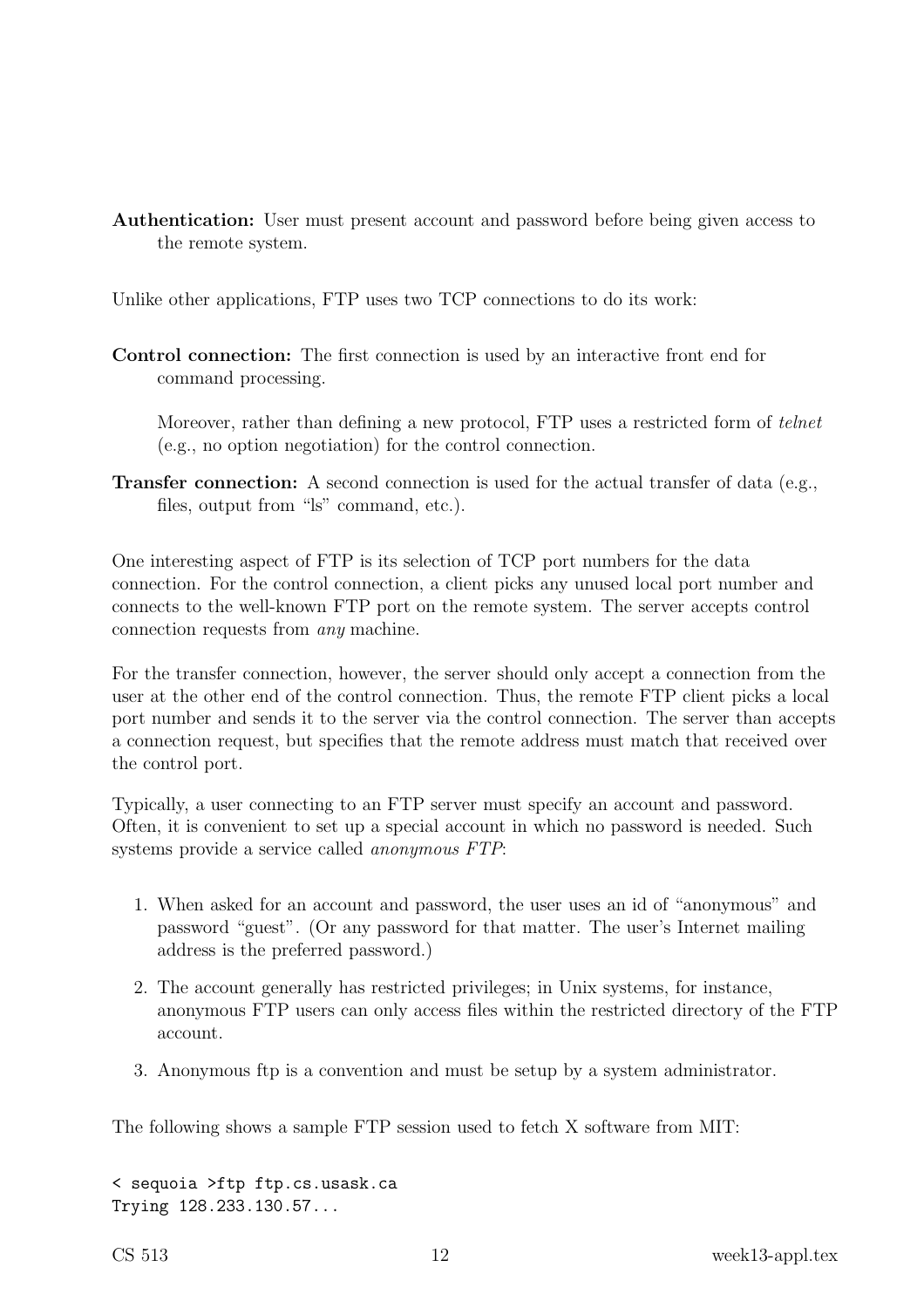```
Connected to clotho.usask.ca.
220 clotho FTP server (UNIX(r) System V Release 4.0) ready.
Name (ftp.cs.usask.ca:cew): anonymous
331 Guest login ok, send ident as password.
Password:
230 Guest login ok, access restrictions apply.
ftp> ls
200 PORT command successful.
150 ASCII data connection for /bin/ls (130.215.8.87,1467) (0 bytes).
bin
dev
etc
ftpd_setup
pub
usr
226 ASCII Transfer complete.
37 bytes received in 0.016 seconds (2.3 Kbytes/s)
ftp> cd pub
250 CWD command successful.
ftp> ls -CF
200 PORT command successful.
150 ASCII data connection for /bin/ls (130.215.8.87,1469) (0 bytes).
111/ cmpt250/ eric/ pc99/ yang/
115/ combi/ geometry/ publications/
UofS_local/ defaults/ grassman/ rsmith.tar
aries/ discus/ keil/ sailor/
carey/ envlop/ microweb/ software/
226 ASCII Transfer complete.
remote: -CF
294 bytes received in 0.016 seconds (18 Kbytes/s)
ftp> binary
200 Type set to I.
ftp> get rsmith.tar
200 PORT command successful.
150 Binary data connection for rsmith.tar (130.215.8.87,1470) (55296 bytes).
226 Binary Transfer complete.
local: rsmith.tar remote: rsmith.tar
55296 bytes received in 3.8 seconds (14 Kbytes/s)
ftp> quit
221 Goodbye.
```
The Trivial File Transfer Protocol (TFTP) is another Internet standard for transferring files. It differs from FTP in the following ways: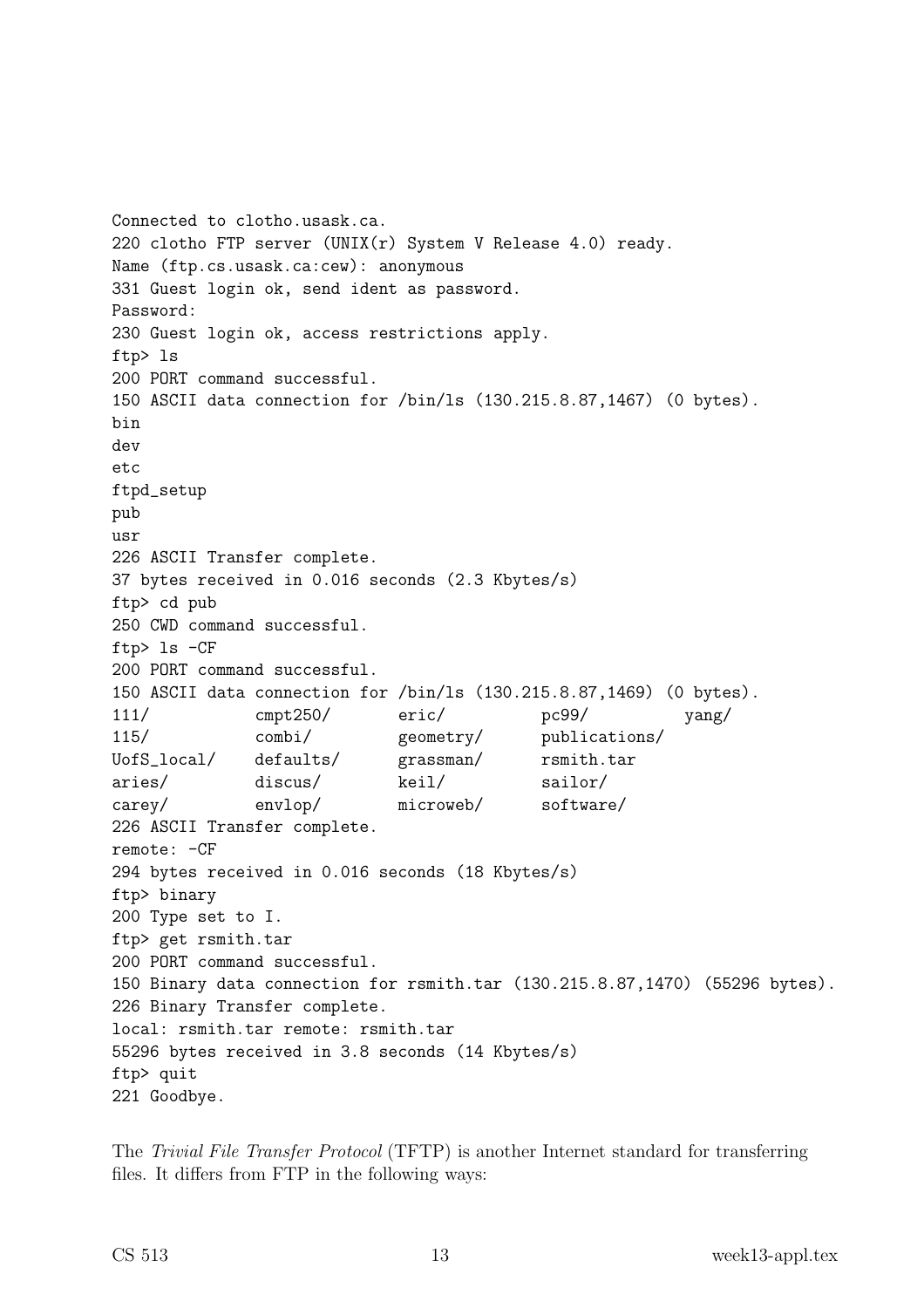- 1. It is based on UDP rather than TCP and is a basic stop-and-wait protocol with acknowledgments and retransmissions.
- 2. It has no authentication.
- 3. It is small enough that it fits in workstation and PC read-only memories (ROMs). Thus, workstations can use standard Internet protocols to bootstrap off of file servers.

Indeed, Sun diskless workstations boot as follows:

- 1. Use RARP to obtain their Internet addresses.
- 2. Use TFTP to download a copy of the operating system into memory.
- 3. Start execution.

The protocol itself is exceedingly simple:

- 1. The first datagram identifies the name of a file, and specifies whether the file is to be fetched or sent.
- 2. Datagrams are numbered sequentially, and each datagram containing 512 bytes of data.

End-of-data is signaled by a datagram containing less than 512 data bytes.

3. Datagrams contain a sequence number and are either ACK or DATA packets.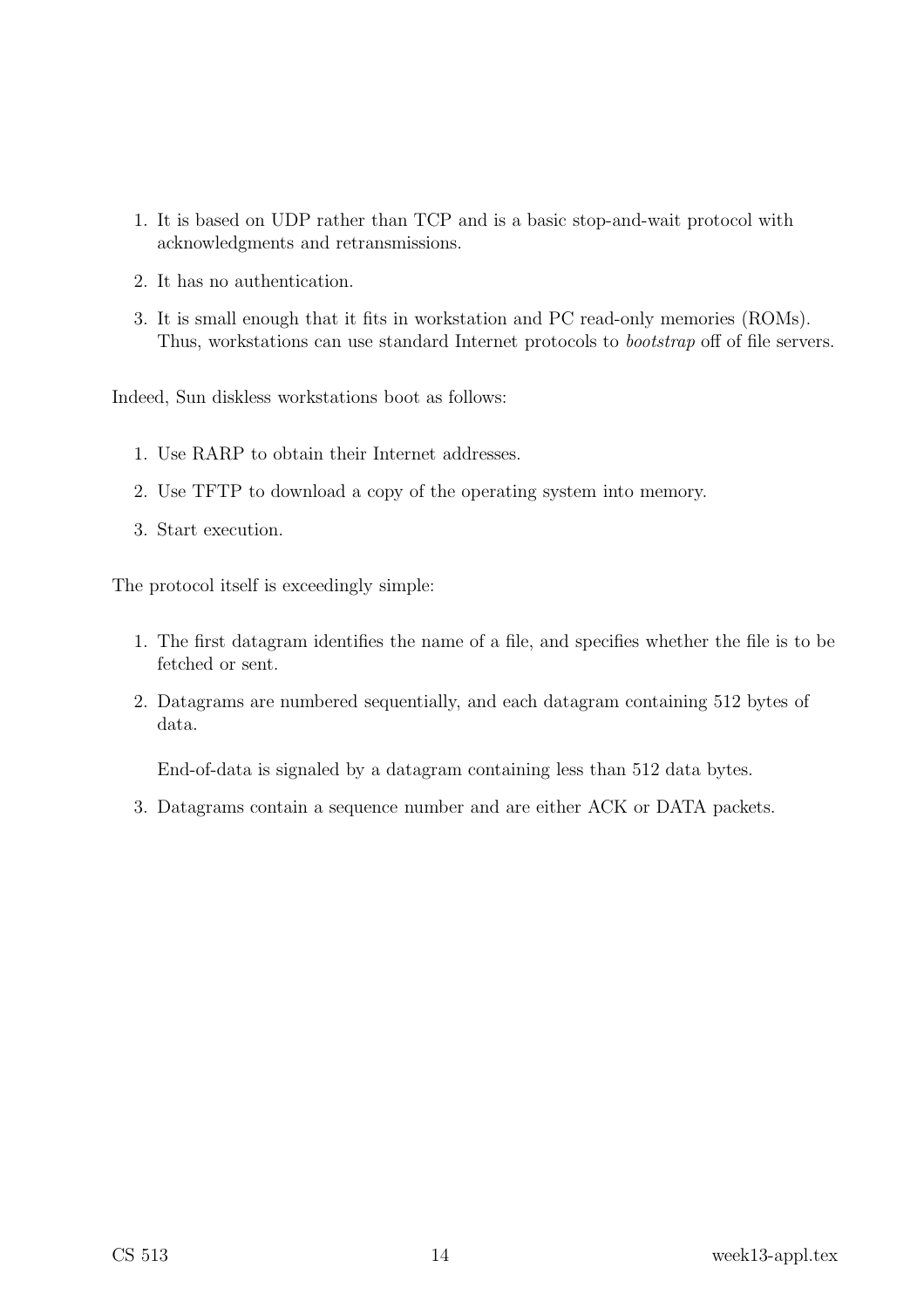# Sun Network File System (NFS)

Sun's NFS has become a de facto standard for remote file systems. It provides online, transparent, integrated file access. Because it is RPC-based, users access remote files in the same way as local files. Clients invoke operations on the file server solely through RPCs.

For instance, to open a file, an application issues an *open* system call specifying the file to be opened. If the file is local, the operating system processes the open request as normal. If the file is located on a remote another server, the operating system issues an RPC to the server.

A read system call is translated into an RPC request for the relevant data blocks of the file.

Some interesting issues in building NFS:

- 1. NFS is an interface to a virtual file system. Although it is used primarily in Unix, it can also be used to access files in other operating systems.
- 2. RPC and XDR had to be moved from user-level library routines into the operating system kernel, because any file-related system calls might translate into a server request.
- 3. For fault tolerance, file servers should be stateless. That is, the server shouldn't maintain any information between subsequent client calls needed to satisfy a request — if the server were to crash, the state would be lost and the request could not be satisfied.

In other words, an RPC's arguments should contain all information needed to satisfy a request.

- 4. Client RPC calls were designed to be idempotent. Is this possible given a stateless server? No. For example, what happens if a client invokes an RPC to delete a file, gets no response, and retransmits the request. If the request is executed once, the file will be deleted. If executed twice, the second request will result in an error non-existent file. Without maintaining state, the server has no way of knowing whether a request is new or a retransmission.
- 5. Clients must first mount a remote file system onto the local file tree before accessing remote files. The mount operation allows the server to authenticate the client. Note, however, that authentication is based on the IP address of the client, a weak form of authentication.
- 6. The first version of NFS was very slow. Adding a small cache of recently used file pages to the client speeded up execution. (Files being written are flushed to the server when a file is closed.)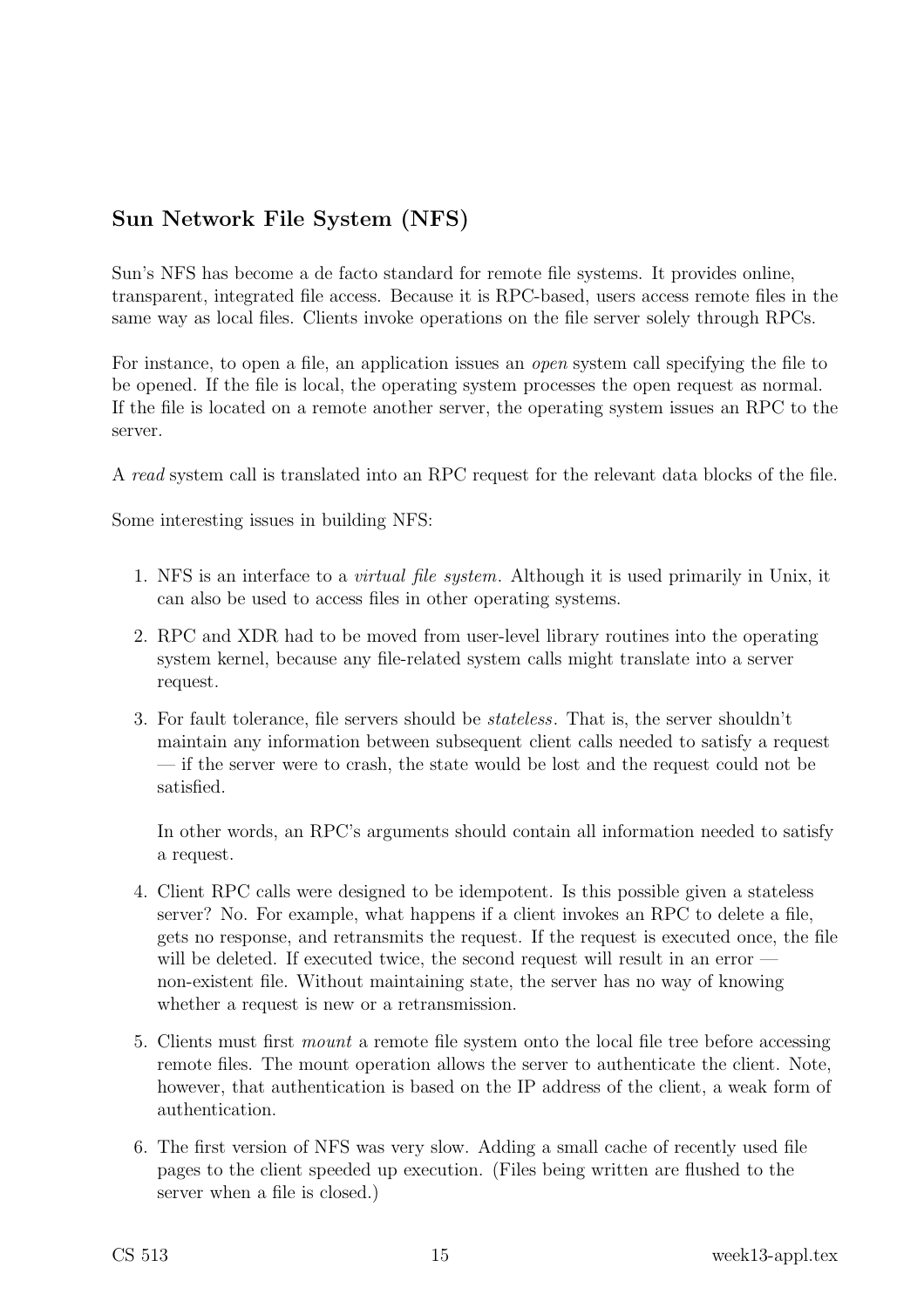7. Further study showed that 90% of the client-server RPCs were for the getattr routine (e.g., Unix  $stat$ ). Adding a client cache of recent responses reduced traffic to  $10\%$ .

Like many industry-originated de facto standards, NFS exhibits significant technical problems:

Cache coherency: Using caches to improve performance is a well known technique. A big problem is cache coherence.

What happens if two machines access the same file, one writing it, and the other reading it? They interfere with each other, because NFS's caching strategy isn't sophisticated enough to turn off caching.

Authentication: NFS performs authentication based on the sender's IP address (servers maintain a list of "trusted" machines), and each RPC packet contains an authentication field. In the Unix environment, the authentication field contains the sender's machine name, user id, group id, and a list of the groups the user is a member of. When a server gets an RPC request, it (naively?) assumes that the information is valid. Thus, in theory, anyone with a PC or workstation that can send arbitrary packets is able to impersonate a legitimate user. For instance, an imposter could claim to be some other user, and then send a sequence of packets to open a file and then read arbitrary data from the file.

NFS does include hooks for using DES encryption, but special hardware is needed.

- UDP-based transport protocol: RPC uses UDP rather than a true transport protocol. One result has been implementations that work across LANs, but not WANs.
- Yellow pages: Sun workstations use a distributed database system called *yellow pages*. The idea is to have a single server manage such information as passwords, and translating host names to host addresses.

Unfortunately, yellow pages is unable to return temporary failure indications, such as when using the DNS.

Despite its technical problems, NFS is tremendously popular and useful.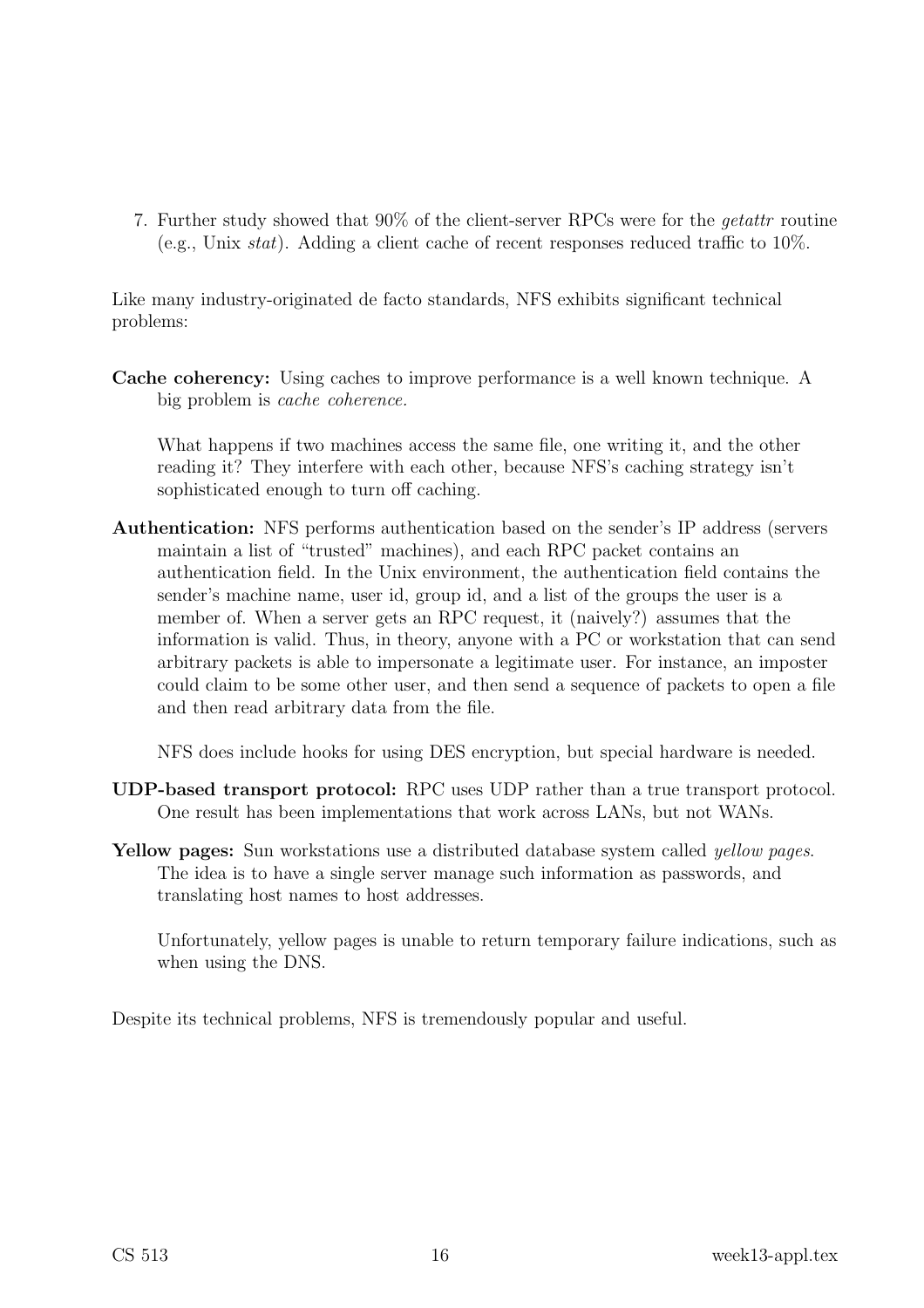#### World Wide Web

Built on the Hypertext Transport Protocol (HTTP). Addressing a key. Done through a Uniform Resource Locator (URL). Form of a URL: protocol://hostname/file e.g. http://cs.wpi.edu/~cew/index.html Look at sample of what happens. Other protocols can be used (see Fig. 7-63).

#### HTML

Language used is HTML (Hypertext Markup Language). Can include graphics/images. Forms, scripts (commands to generate a page).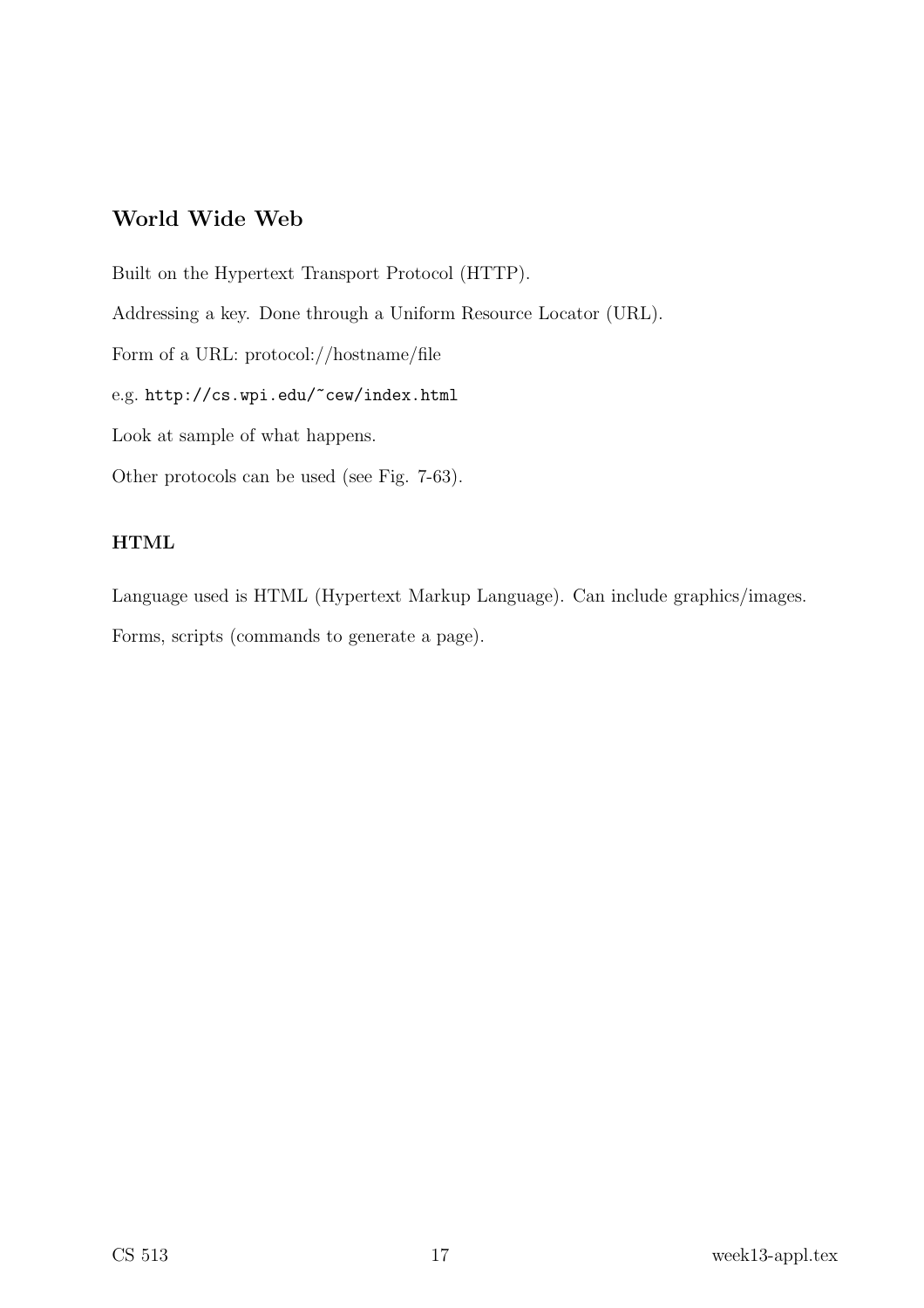## Secure Sockets Layer

With increased use of electronic commerces, secure transactions are important. SSL protocol developed by Netscape for encrypted communication between clients and servers.

SSL sits between TCP/IP and HTTP layers. Invoked by browsers using the protocol "https".

Uses public-key cryptography. Features:

- Clients can authenticate servers thrugh a certificate authority. Important as a client should not send credit card information to an unknown server.
- Servers can authenticate clients in the same way.
- Encrypted SSL connection (no plain text).

Two sub-protocols: SSL record protocol and SSL handshake protocol. SSL record format defines the format used to transmit data. SSL handshake protocol uses SSL record protocol to establish connection between SSL-enabled server and SSL-enabled client. Exchange of messages does the following:

- authenticate the server to the client
- allow client and server to select the cryptographic algorithms, or ciphers, they both support. Choices include DES, Digianl signature algorithm (DSA), MD5, RSA, RSA key exchange. Most common is RSA key exchange developed for SSL. Also FORTEZZA Cipher Suites for SSL 3.0.
- Optionally authenticate client to the server.
- Use public-key encryption techniques to generate shared secrets.
- Establish encrypted SSL connection.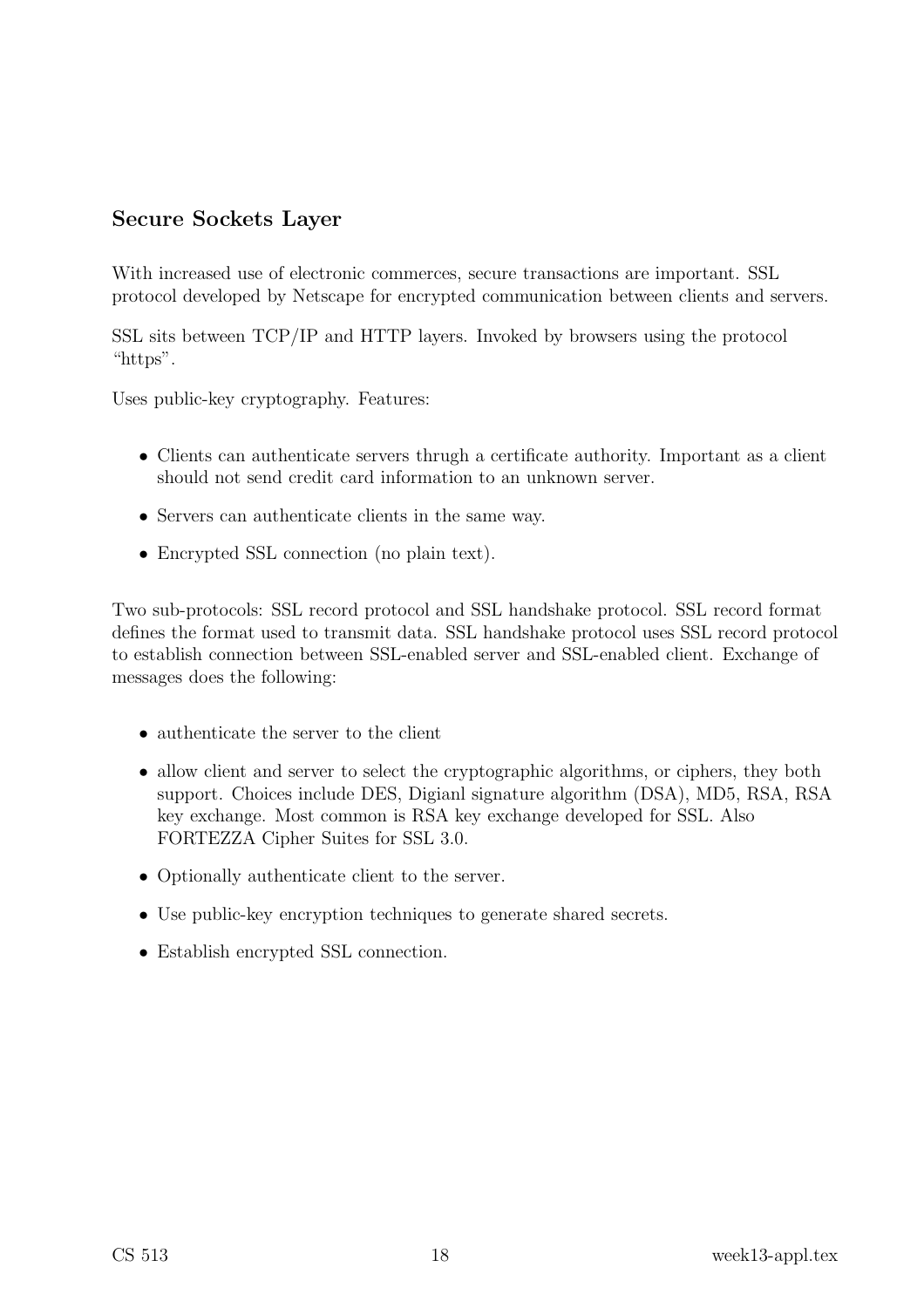## SSL Handshake

Outline using one of Cipher suites previously given.

- 1. Client sends SSL version number, cipher settings, randomly generated data and other information server needs.
- 2. Server sends server SSL version number, cipher settings, randomly generated data, other information and servers own certificate. Server may optionally request client's certificate. Client authenticates server certificate by using public key of public key of certificate authority (CA). See Figure 2.
- 3. Client creates premaster key for session and encrypts it with servers public key (obtained from server's certificate) and sends to server.
- 4. Client sends encrypted data based on own private key if client needs authentication.
- 5. Server generates master secret after optional client authentication.
- 6. Both client and server use master secret secret to generate session keys, which are symmetric keys for encryption/decryption of exchanged information during SSL session.
- 7. Client and server inform each other session key has been created.
- 8. SSL handshake is complete.

Look at timings for cached and uncached key from IBM technical report.

Client needs to verify server's Domain Name (DN) to make sure a "man-in-the-middle" does not intercept messages and substitute its own keys.